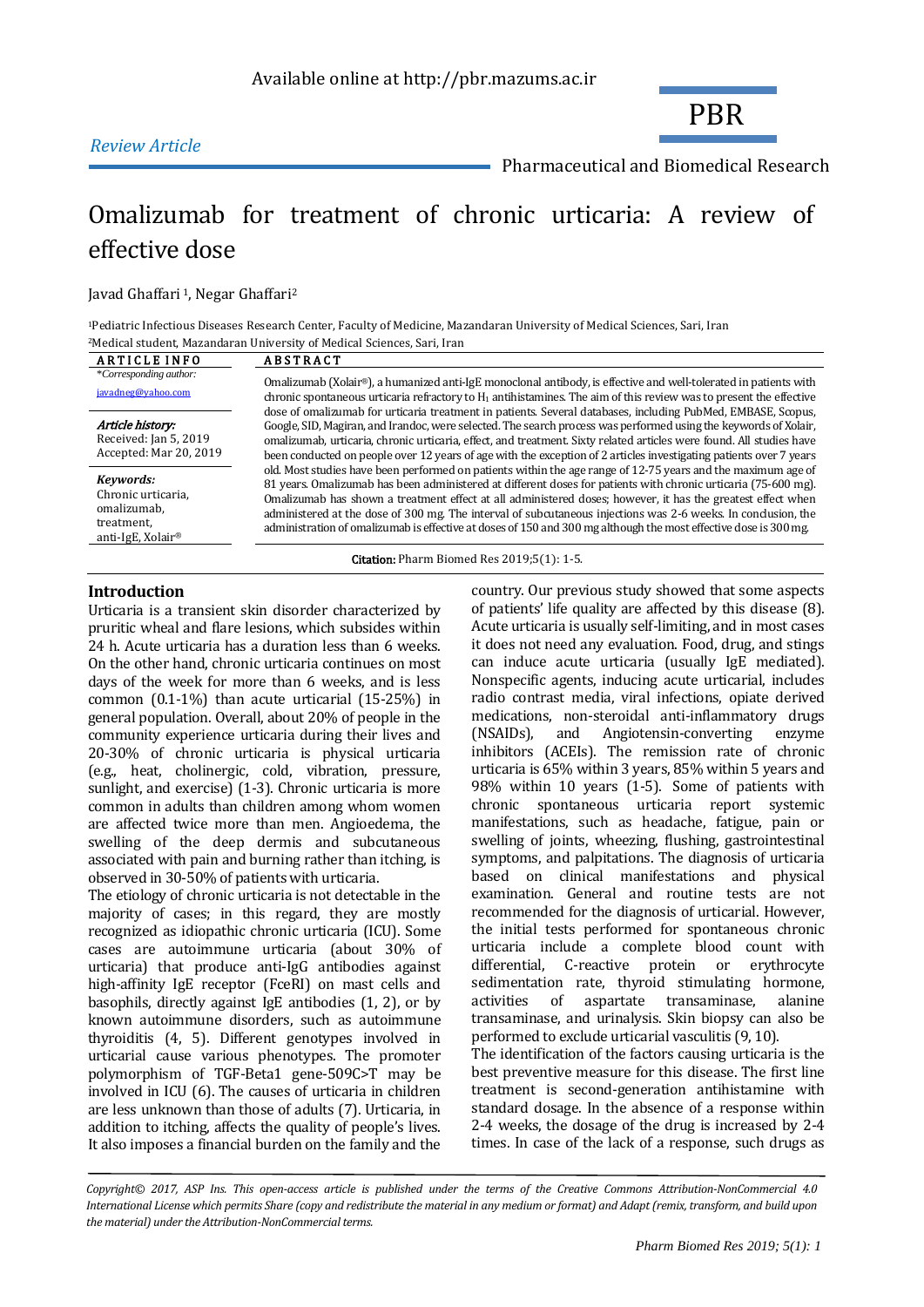second generation anti-histamines or H2 blockers antihistamines or leukotriene antagonists or firstgeneration antihistamines and or Omalizumab can be added to the regimen. Finally, immunosuppressive drugs (e.g., cyclosporine) are used in the absence of response to the previous drugs. For patients with anaphylaxis, epinephrine is usually recommended (7, 11, 12).

Omalizumab (tradename as Xolair®; Manufactured by Genentech, Inc: USA) is a recombinant humanized monoclonal antibody bind to free IgE; however, it does not bind to the Fc€RI receptors or receptor-bound IgE. It is approved for the treatment of refractory chronic spontaneous urticaria as third-line therapy. Xolair<sup>®</sup> is recommended for use in people over 12 years of age. Recently, the drug has been prescribed for children with the age range of 6-12 years (11, 12). Omalizumab, which is used subcutaneously every 2-4 weeks, leads to various results at different doses (75, 150, and ≥300mg) regarding the treatment of chronic urticaria (1, 10, 11, 13).

Nasopharyngitis, sinusitis, upper respiratory tract infection, viral upper respiratory tract infection, headache, and cough are the most common side effects of Omalizumab. Anaphylaxis is the rare side effect of Omalizumab. Regarding the injection of the drug, the patient is monitored for 2 h in the first three times of drug administration and then for 30 min from the fourth time onwards (14).

Immunosuppressive drugs, such as corticosteroids, azathioprine, or cyclosporine A, should be reserved for the severe recalcitrant disease. Urticaria measurement tools that can be used for defining response are the urticaria activity score (UAS7) and urticaria control test (UCT) (15-19). This review aimed to find the most effective dose of omalizumab in chronic urticaria.

#### **Materials and methods**

To conduct a narrative review of omalizumab therapy in chronic urticaria, the databases of PubMed, EMBASE, Scopus, Google, SID, Magiran, Irandoc, were searched with keywords of Xolair®, omalizumab, urticaria, chronic urticaria, effect, and treatment. We searched all the short and full articles that were scheduled to publish until December 2018.

#### **Results**

In this review, 60 articles on the use of omalizumab drug in chronic urticaria were selected for clinical trials. All studies have been conducted on people over 12 years of age except for 2 articles. These 2 papers were conducted on patients within the age range of 7 years old and above. The oldest patient was 81 years old. Most studies were conducted on patients within the age range of 18-75 years (Table 1).

Omalizumab has been administered at different doses for patients with chronic urticaria (75-600 mg). However, the prescribed doses for most cases are 150 and 300 mg. The obtained results indicated that all the administered doses have a positive effect on the patients; however, the greatest effect was achieved at the dose of 300 mg. The medicine has been injected subcutaneously for all cases. The interval between injections varies from 2 to 6 weeks, most often every 4 weeks. In the next stage, the incidence is from 2 and 4 weeks.

### **Discussion**

Omalizumab is a biological treatment (monoclonal antibody) used for chronic urticaria. This drug has been approved for the treatment of urticaria in patients over 12 years old. However, different doses of this medicine have different effects. The present review showed that doses above 150 mg are more effective. This drug exerts the best effect when administered at a dose of 300 mg every 2-4 weeks. However, given the expense of this drug, it is better to use it at a dose of 300 mg every 4 weeks subcutaneously for 12 weeks. In the same vein, most of the articles in this review used the drug for at least 12 weeks. The EAACI/GA²LEN/EDF/WAO guideline recommended 300 mg of omalizumab every 4 weeks as a third-line therapy for patients with urticaria unresponsive to updosing of antihistamines (34). Fine et al. reported that 150 mg and 300 mg doses of omalizumab are more effective than 75 mg dose every 4 weeks. It should be noted that omalizumab is classified as a category B drug regarding pregnancy (35). Some studies suggest that the 300 mg of omalizumab and others suggest 150-300 mg in the treatment of chronic urticaria (36). In low-income countries, the recommended dose is 150 mg every 4 weeks by World Allergy Organization (WAO) due to the high price of omalizumab. There is no doubt that the administered dose can be increased by 300 mg if the lower dose is not effective. The duration of urticaria treatment is at least 3 months (28).

Turkish guideline for the treatment of patients with urticaria recommends the administration of 300 mg every 28 days for 6 months. The dose can be increased to 450-600 mg if the response cannot be obtained at the dose of 300 mg. Resistance to omalizumab is when there is no response to the dose of 600 mg over a 3-month period. The administration of drug has been approved for patients older than 7 years old. There is not enough data for the use of omalizumab in pregnant women (37). Australian guidelines recommend administrating 300 mg of omalizumab for at least 12 weeks in patients with urticaria when they are not responsive to up-dosing antihistamines (38). In a Brazilian study, the dose of 300 mg was more effective than 150 mg administrated every 4 weeks for a 12 week period in patients with urticaria (age range: 16- 74 years old). Although a higher dose is more effective, we should individualize the implemented therapy (39). A recent study has also shown that 300 mg dose of omalizumab is effective in adults who do not respond to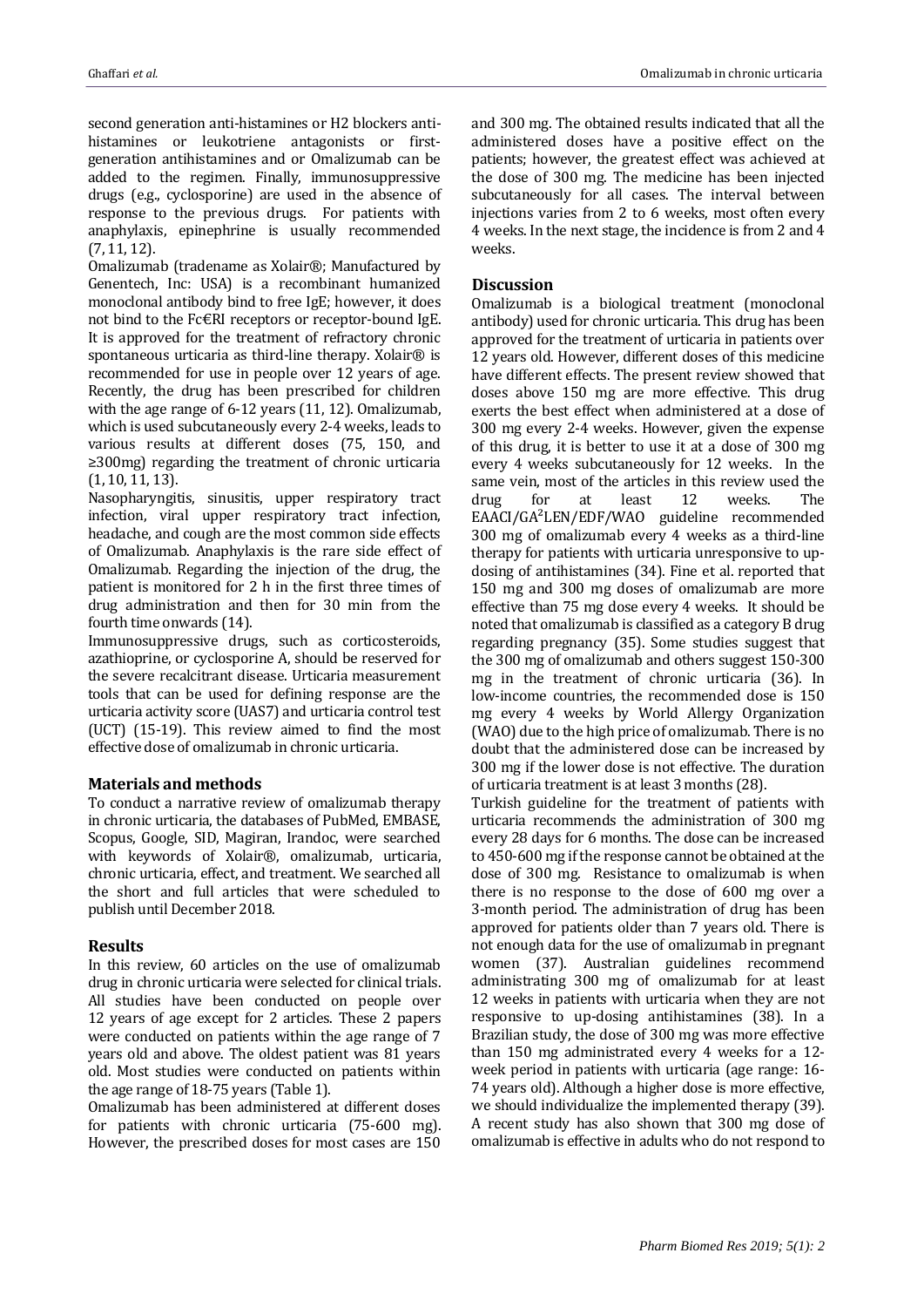| Author (Year)                | Dose of omalizumab<br>(mg)                           | Interval                     | Age (Year)              | Significant dose<br>effectiveness (mg) |
|------------------------------|------------------------------------------------------|------------------------------|-------------------------|----------------------------------------|
| Hide <sup>20</sup> (2018)    | 150,300                                              | Q 4 weeks(12<br>weeks)       | $12 - 75$               | 300                                    |
| Hide <sup>21</sup> (2017)    | 150,300                                              | Q 4 weeks (12<br>weeks)      | 12-75                   | 150,300                                |
| Saini <sup>22</sup> (2015)   | 75, 150, 300                                         | $Q$ 4 weeks $(24)$<br>weeks) | 12-75                   | 300                                    |
| Metz <sup>23</sup> (2017)    | 300                                                  | Q 4 weeks (12<br>weeks)      | 18-75                   | 300                                    |
| Kaplan <sup>24</sup> (2013)  | 300                                                  | Q 4 weeks (24<br>weeks)      | 18-75                   | 300                                    |
| Saini <sup>25</sup> (2011)   | 75,300,600                                           | Single dose                  | 12-75                   | 300,600                                |
| Maurer <sup>26</sup> (2011)  | 75-375                                               | Q 2-4 weeks (24<br>weeks)    | 18-70                   | All doses                              |
| Kaplan <sup>27</sup> (2008)  | $0.016$ mg/kg/IU mL $(-1)$<br>IgE per month (150 mg) | Q 2-4 weeks (16<br>weeks)    | 18-75                   | $\geq$ 150                             |
| Wilches <sup>28</sup> (2016) | 150                                                  | Q 4 weeks (12 -<br>20 weeks) | 18-81                   | 30-70% effective                       |
| Ivyanskiy <sup>1</sup>       | 150                                                  | Q 2 weeks (1-15<br>months)   | 15-66                   | 58% effective                          |
| Magerl <sup>29</sup>         | 150-300                                              | 2-6 weeks                    | 32-57                   | 300                                    |
| Clark <sup>30</sup>          | 300                                                  | Q 2-4 weeks                  | Mean age of 43<br>years | 300 mg q 2 weeks                       |
| Bilali <sup>31</sup>         |                                                      | 150-450 mg                   | $7 - 18$                |                                        |
| Sussman 32                   | 150-300                                              | Q 4 weeks (3-<br>5months)    | 7-78                    | 69% effective                          |
| Finlay <sup>33</sup>         | 75-300                                               | Q 4 weeks (12-<br>24 weeks)  | 12-75                   | 300                                    |

**Table 1** Characteristics of clinical trial studies of omalizumab in patients with urticaria

antihistamine treatment, which was consistent with the findings of most previous studies (40). The obtained results of a large number of studies indicated that omalizumab improves the clinical symptoms and life quality of patients with chronic urticaria (33, 34). Omalizumab is not a medicine with serious side effects; however, some of the reported side effects include headache, asthenia, arthralgia, weight gain, alopecia, nausea, fatigue, diarrhea, abdominal pain and injection site reaction (33-34, 40). Based on the reviewed

studies, there was no report of omalizumab-induced mortality. The recurrence of urticaria occurs at the end of the drug administration period with different percentages requiring the re-administration of the drug. Despite numerous studies, there is no clear indication for the duration of the omalizumab treatment. If the drug is not effective after 6 months, the patient is considered a non-responder and the medication is discontinued (33, 34).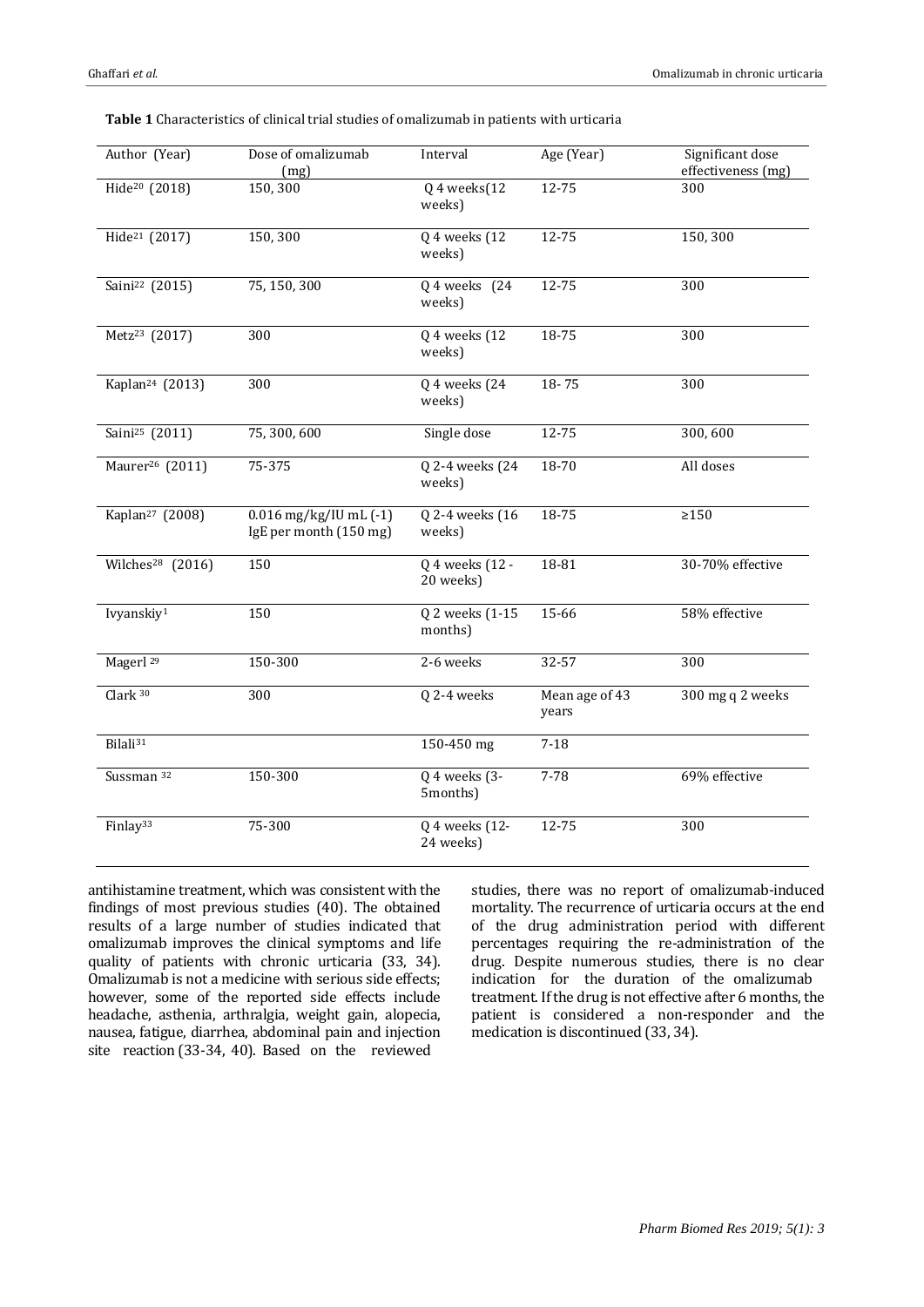#### **Conflict of interest**

All authors declare no conflicts of interest.

#### **Financial disclosure**

The authors received no external funding for this study.

#### **References**

- 1. Ivyanskiy I, Sand C, Thomsen SF. Omalizumab for chronic urticaria: a case series and overview of the literature. Case Rep Dermatol 2012;4:1:19-26.
- 2. Brunetti L, Francavilla R, Miniello VL, Platzer MH, Rizzi D, Lospalluti ML, et al. High prevalence of autoimmune urticaria in children with chronic urticaria. J Allergy Clin Immunol 2004;114:922–7.
- 3. Seo JH, Kwon JW. Epidemiology of urticaria including physical urticaria and angioedema in Korea. Korean J Intern Med 2018;34:418–25.
- 4. Ghaffari J, Khademloo M, Mohammadzadeh I, Golpoor M. Chronic urticaria: the necessity of laboratory examination. Zahedan J Res Med Sci 2013;15:4:66-8.
- 5. Ghafari J, Kosarian M, Nazari Z, Nabavi M. Relation between chronic urticaria and thyroid autoimmunity. J Mazandaran Univ Med Sci 2008;18:63 :66- 72.
- 6. Hosseini Farahabadi S, Tavakkol Afshari J, Ganjali R, Rafatpanah H, Ghaffari J, Farid-Hosseini R. Association Between the Polymorphism of TGF-β1 Gene Promoter (−509C>T) and Idiopathic Chronic Urticaria. Iranian J Allergy Asthma Immunol 2006: 5:3:109-13.
- 7. Ghaffari J, Farid Hossaini R, Rafatpanah H, Jabbari Azad F, Shahmohammadi S. Chronic urticaria in children: Etiologies, Clinical Manifestations, Diagnosis and Treatment. JPR 2013;1:2:55-68.
- 8. Ghaffari J, Yazdani-Charati J, Zamanfar D, Sadogh A. Evaluation of the Quality of life in patients with chronic urticaria . J Mashhad uni Med Sci 2014;57:4:622-8.
- 9. Lang DM. Evidence-based diagnosis and treatment of chronic urticaria/angioedema. Allergy Asthma Proc 2014; 35:10-6.
- 10. Bernstein JA, Lang DM, Khan DA, et al. The diagnosis and management of acute and chronic urticaria: 2014 update. J Allergy Clin Immunol 2014; 133:1270-7.
- 11. Zuberbier T, Asero R, Bindslev-Jensen C, Walter Canonica G, Church MK, Giménez-Arnau AM, et al . Global Allergy and Asthma European Network. European Dermatology Forum. World Allergy Organization EAACI/GA(2)LEN/EDF/WAO guideline: management of urticaria. Allergy 2009;64:1427–43.
- 12. Vichyanond P. Omalizumab in allergic diseases, a recent review. Asian Pac J Allergy Immunol 2011;29:209–19.
- 13. Godse K, Mehta A, Patil S, Gautam M, Nadkarni N. Omalizumab-A Review. Indian J Dermatol 2015;60:4:381– 4.
- 14. Cox L, Platts-Mills TA, Finegold I, Schwartz LB, Simons FE, Wallace DV, et al. American Academy of Allergy, Asthma and Immunology/American College of Allergy, Asthma and Immunology Joint Task Force Report on omalizumabassociated anaphylaxis. J Allergy Clin Immunol 2007;120:1373–7.
- 15. Larenas-Linnemann DES, Parisi CAS, Ritchie C, Cardona-Villa R, Cherrez-Ojeda I, Cherrez A, et al. Update on Omalizumab for Urticaria: What's New in the Literature from Mechanisms to Clinic. Curr Allergy Asthma Rep 2018;18:33.
- 16. Giménez-Arnau AM. Omalizumab for treating chronic spontaneous urticaria: an expert review on efficacy and safety. Expert Opin Biol Ther 2017;17:375–85.
- 17. Ferrer M, Boccon-Gibod I, Gonçalo M, İnalöz HS, Knulst A, Lapeere H, et al. Expert opinion: defining response to omalizumab in patients with chronic spontaneous urticaria. Eur J Dermatol 2017;27:455–63.
- 18. Weller K, Zuberbier T, Maurer M. Clinically relevant outcome measures for assessing disease activity, disease control and quality of life impairment in patients with chronic spontaneous urticaria and recurrent angioedema. Current Opinion in Allergy and Clinical Immunology 2015;15:220–6.
- 19. Ghaffari J, Shahmohammadi S, Ashrafi H, Ranjbar A R, Ghaffari N. Omalizumab (Xolair) in Children Above 12 Years With Chronic Urticaria: A Review of Literature. J Pediatr Rev 2015;3:1:e152.
- 20. Hide M, Igarashi A, Yagami A, Chinuki Y, Inomata N, Fukunaga A, et al. Efficacy and safety of omalizumab for the treatment of refractory chronic spontaneous urticaria in Japanese patients: Subgroup analysis of the phase 3 POLARIS study. Allergol Int 2018 67;2:243-52.
- 21. Hide M, Park HS, Igarashi A, Ye YM, Kim TB, Yagami A, et al. Efficacy and safety of omalizumab in Japanese and Korean patients with refractory chronic spontaneous urticaria. J Dermatol Sci 2017;87:1:70-8.
- 22. Saini SS, Bindslev-Jensen C, Maurer M, Grob JJ, Bülbül Baskan E, Bradley MS, et al.Efficacy and safety of omalizumab in patients with chronic omalizumab in patients with chronic idiopathic/spontaneous urticaria who remain symptomatic on H1 antihistamines: a randomized, placebo-controlled study. J Invest Dermatol 2015 ;135:1:67-75.
- 23. Metz M, Staubach P, Bauer A, Brehler R, Gericke J, Kangas M, et al. Clinical efficacy of omalizumab in chronic spontaneous urticaria is associated with a reduction of FcεRI-positive cells in the skin. Theranostics 2017;7:5:1266-76.
- 24. Kaplan A, Ledford D, Ashby M, Canvin J, Zazzali JL, Conner E, et al. Omalizumab in patients with symptomatic chronic idiopathic/spontaneous urticaria despite standard combination therapy. J Allergy Clin Immunol 2013;132:1:101-9.
- 25. Saini S, Rosen KE, Hsieh HJ, Wong DA, Conner E, Kaplan A, et al. A randomized, placebo-controlled, dose-ranging study of single-dose omalizumab in patients with H1 antihistamine-refractory chronic idiopathic urticaria. J Allergy Clin Immunol 2011;128:3:567-73.
- 26. Maurer M, Altrichter S, Bieber T, Biedermann T, Bräutigam M, Seyfried S, et al. Efficacy and safety of omalizumab in patients with chronic urticaria who exhibit IgE against thyroperoxidase. J Allergy Clin Immunol 2011;128:1:202-9.
- 27. Kaplan AP, Joseph K, Maykut RJ, Geba GP, Zeldin RK.Treatment of chronic autoimmune urticaria with omalizumab. J Allergy Clin Immunol 2008 ;122:3:569-73.
- 28. Wilches P, Wilches P, Carlos Calderon J, Cherrez A, Cherrez Ojeda I. Omalizumab for chronic urticaria in Latin America. World Allergy Organ J 2016:9:36
- 29. Magerl M, Staubach P, Altrichter S, Ardelean E, Krause K, Metz M, et al. Effective treatment of therapy-resistant chronic spontaneous urticaria with omalizumab. J Allergy Clin Immunol 2010 ;126:3:665-6.
- 30. Clark JJ, Secrest AM, Hull CM, Eliason MJ, Leiferman KM, Gleich GJ, et al. The effect of omalizumab dosing and frequency in chronic idiopathic urticaria: retrospective chart review. J Am Acad Dermatol 2016;74:6:1274–6.
- 31. El Bilali J, Gabrielli S, Shand G, Netichoprouk E, Ben-Shoshan M.Omalizumab for management of chronic urticaria in a pediatric population: a case-series JACI 2018; 141(Supplement2): AB55.
- 32. Sussman G, Hébert J, Barron C, Bian J, Caron-Guay RM, Laflamme S, et al.Real-life experiences with omalizumab for the treatment of chronic urticaria. Ann Allergy Asthma Immunol 2014 ;112:2:170-4.
- 33. Finlay AY, Kaplan AP, Beck LA, Antonova EN, Balp MM, Zazzali J, et al. Omalizumab substantially improves dermatology-related quality of life in patients with chronic spontaneous urticaria. J Eur Acad Dermatol Venereol 2017;31:10:1715-21.
- 34. Zuberbier T, Aberer W, Asero R, Abdul Latiff AH, Baker D, Ballmer-Weber B,et al. The EAACI/GA²LEN/EDF/WAO